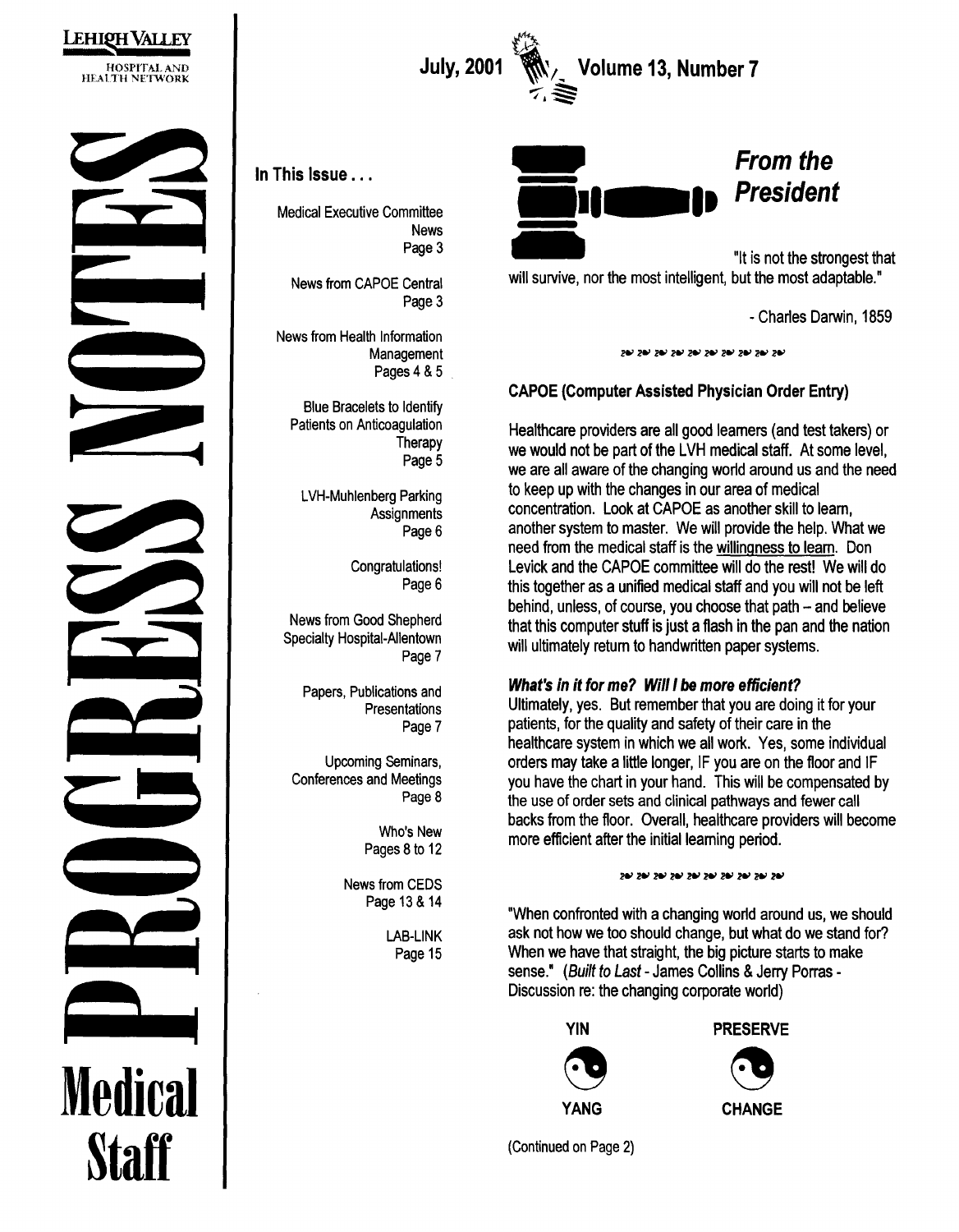# (Continued from Page 1}

"Appropriate treatment implies that therapy be applied neither to those patients for whom it is unnecessary nor to those for whom it will prove ineffective. Furthermore, the therapy should be that which will most assuredly permit the individual a qualitatively and quantitatively normal life. It need not necessarily involve an effort at cancer cure! Human nature in physicians, be they surgeons, radiotherapists, or medical oncologists, is apt to attribute good results following treatment to such treatment and bad results to the cancer, ignoring what is sometimes the equally plausible possibility that the good results are as much a consequence of the natural history of the tumor as are the bad results." (Dr. Willet Whitmore, Jr. 1917- 1995, an international expert and a legend in the field of prostate cancer, Chief of Urology at Sloan-Kettering for 33 years. Ironically, Dr. Whitmore died of prostate cancer.)

שק שק שק שק שק שק שק שק שק שק שק

Golfer: "You've got to be the worst caddy in the world!" Caddy: "I doubt it. That would be too much of a coincidence."

שכ שכ שכ שכ שכ שכ שכ שכ שכ שכ שכ

#### The Children's Hospital of Philadelphia (CHOP) Jointly Opened a New Specialty Care Center with the Lehigh Valley Hospital and Health Network

The Children's Hospital of Philadelphia Specialty Care Center of the Lehigh Valley, located at Lehigh Valley Hospital-Muhlenberg, allows community physicians to refer patients to CHOP's pediatric specialists within the facility, specializing in hematology/oncology, endocrinology, and genetics. Pediatric specialists from Lehigh Valley Hospital and Health Network also provide services within the facility in pulmonary, general surgery, cardiology and orthopedics. (Children's Hospital of Philadelphia, May 17, 2001)

http://www.pmewswire.com/cgi-bin/stories.pl?ACCT=104 &STORY=/www/story/05-17 -2001/0001496213&EDATE=

This is an exciting new facility that will form the basis of a meaningful relationship with CHOP and will provide specialty pediatric care for the patients of the Lehigh Valley. I encourage all LVH medical staff members to tour this cheery new building and catch the enthusiasm of the project. LVH-M is growing. Catch the spirit of growth!

نوح نوح نوح نوح نوح نوح نوح نوح نوح نوح

"We shall not cease from exploration And the end of all our exploring Will be to arrive where we started And know the place for the first time. T.S. Eliot, Four Quartets

t'7)< ~,..,

#### Jordan J. Cohen, MD, President and CEO, American Association of Medical Colleges - Remarks made on his visit to LVH - May 29, 2001

Eighty to 85% of medical students finishing medical school are in debt, and the average size of that debt is now \$90, 000. He encouraged the medical staff to focus on physician-quality measures as well as cost effectiveness. We need to preserve the professionalism of the physician-patient relationship. We need to commit to self-discipline, self-governance and life long peer review. Medical staff members should

| Demonstrate: Vision | Values                                 | <u>Be:</u> | Instinctively collaborative<br><b>Decisive</b> |
|---------------------|----------------------------------------|------------|------------------------------------------------|
|                     | Sense of Humor<br>Optimism<br>Judgment |            | Fearlessly accountable<br><b>Ethical</b>       |

نوح نوح نوح نوح نوح نوح نوح نوح نوح نوح

The real art of conversation is not only to say the right thing in the right place, but also to leave unsaid the wrong thing at the tempting moment.

#### 28/ 28/ 28/ 28/ 28/ 28/ 28/ 28/ 28/

Thomas Jefferson University and Thomas Jefferson University Hospital Laid Off 39 Workers this Week and Eliminated 85 Vacant Positions in an Effort to Trim Expenses

A Jefferson spokesperson said that, despite the job cuts, the hospital would continue hiring critically needed bedside caregivers, the Inquirer reported. The layoffs were part of Jefferson's continuing cost-cutting effort spurred by rising malpractice insurance premiums, higher energy and drug prices, and wage increases driven by a shortage of nurses and other health-care workers, the Inquirer added. (Philadelphia Inquirer, June 2, 2001)

http:l/inq.philly.com/content/inquirer/2001/06/02/business/SUM 02.htm

A respected institution like Jeff is struggling to continue its mission in the face of sharply rising costs. The problem is unfortunately typical of hospitals throughout Pennsylvania, but the cost of malpractice insurance is considerably higher at ground zero (the city of Brotherly Love).

24/ 24/ 24/ 24/ 24/ 24/ 24/ 24/ 24/

#### Thought to ponder:

Timing has an awful lot to do with the outcome of a rain dance.

 $\mathcal{E}_d$ 

Edward M. Mullin, Jr., MD President, Medical Staff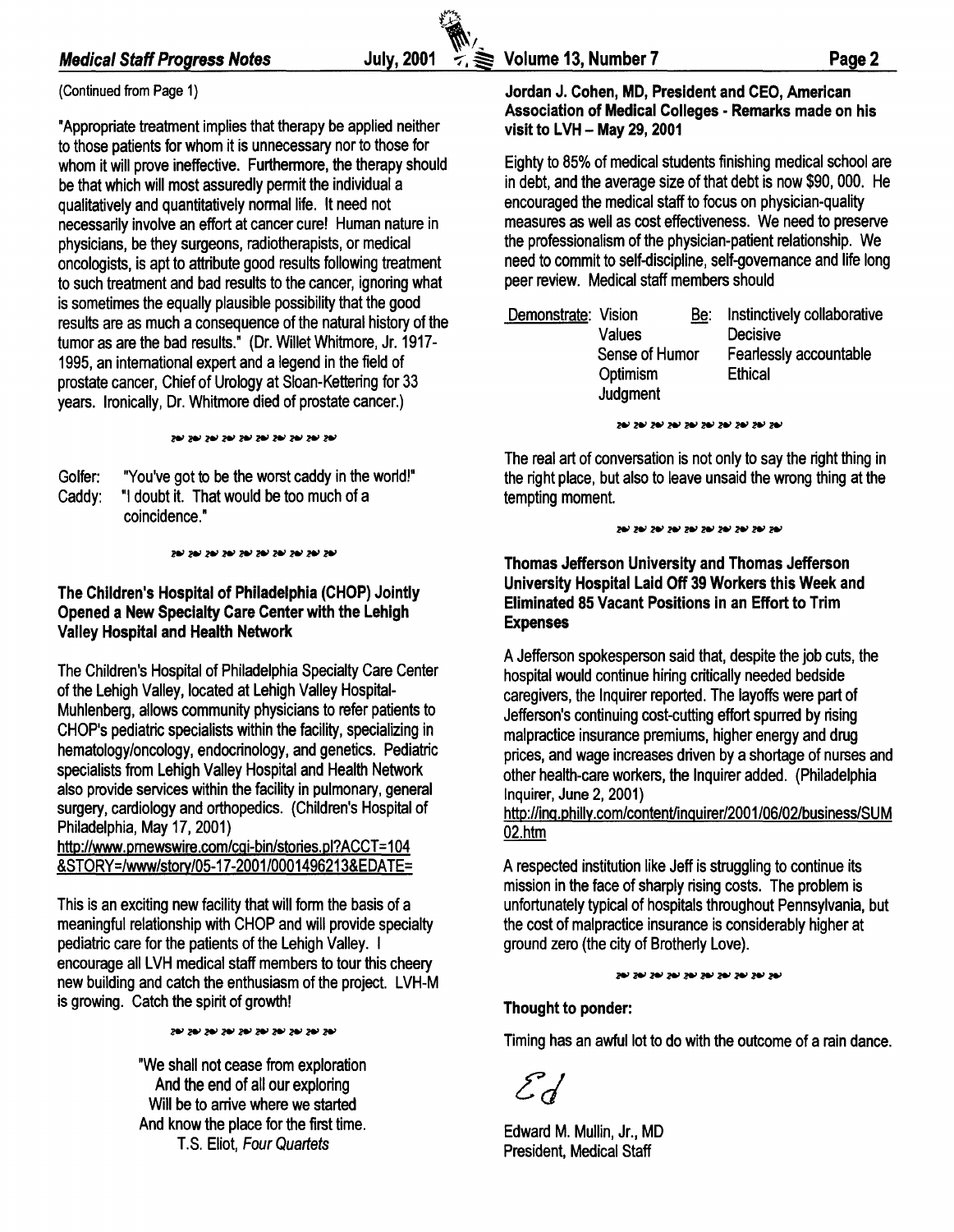Congratulations are extended to Gregory Brusko, DO, Joseph A. Habig II, MD, and Thomas A. Hutchinson, MD, who were recently elected to serve three-year terms as members-at-large of the Medical Executive Committee. Congratulations are also extended to Linda K. Blose, MD, and John W. Margraf, MD, who were elected to second three-year terms, and to Bruce J. Silverberg, MD, who was elected to fill a vacant at-large seat.

A special "Thank You" to Mark A. Kender, MD, James L. McCullough, MD, and Brian P. Murphy, MD, for their dedication and service to the Medical Staff as members of the Medical Executive Committee for the past three years.

# News from CAPOE Central

#### We're Live!!

Although I am writing this article during the second week in June, by the time you read it, LVH will have gone live with the LastWord upgrade, and the TTU will be live with CAPOE. There have been extensive training sessions and demonstrations regarding LastWord that should have prepared the medical staff for the new features and screen design of LastWord. The Physician Software Educators and the 1/S team have spent hours, one-on-one, with the Trauma attendings, Physician Assistants, and the surgical residents who will be on service. I am confident that the efforts have succeeded and go-live will have been a success.

By now, I am also quite sure that we have learned a tremendous amount about the system. Despite the hard work and time put in by the Design Team, the hours of testing and run-throughs, problems and bugs will arise. These issues represent learning opportunities -- opportunities to improve the CAPOE system as we move forward. The 1/S team is committed to making CAPOE a success, and the feedback of the users will be critical to that effort.

Now that you are beginning to use the system, you will probably have questions. What are your options? Tech support will be available in person in the TTU, 24/7, for the first several weeks of go-live. But what if you are not in the TTU, or no one is around? There are several options. The CAPOE and non-CAPOE Users Manuals are available on-line through the LVH Intranet site and at the following URL: http://www.lvh.com/webpublic/poeinfo

The manuals are excellent and contain the information required to answer most questions. The guides are very easy

Medical Staff Progress Notes<br>
Medical Staff Progress Notes July, 2001  $\leq$  > Volume 13, Number 7 Page 3<br>
Medical Executive Committee News to navigate -- just scroll to the Table of Contents, and click on **Medical Executive Committee News** to navigate -- just scroll to the Table of Contents, and click on the subject you want to learn about. The program will instantly move to that page in the manual. These manuals are also available from within the LastWord software. From the Physician Base Screen, go to the Help menu at the top of the window and scroll down to "CAPOE Help." The web page will also contain a section called tips and tricks. These tips and tricks are in response to the more common questions and problems faced by the users.

> Another great resource will be the CAPOE Helpline. This will be available through the I/S Help Desk (610) 402-8303 -- just press option #9 for CAPOE Help. This will be a great resource for the medical staff and will be accessible anywhere via phone. In addition, I will publish tips and tricks in future issues of Medical Staff Progress Notes.

The system is not difficult to use, and training has gone well. For those with continued questions, we are committed to providing round-the-clock help in various ways. As we work through the issues, we must keep in mind the ultimate goal -to improve patient care.

Please call me if you have any questions or if you would like a demonstration of CAPOE.

Don Levick, MD, MBA (484) 884-4593 (office) (610) 402-5100 7481 (pager)

## Coding Tip of the Month

When an EGD or COLONOSCOPY procedure is done, coders often search for more information to accurately code the procedure and obtain correct financial reimbursement for all that was done. Following are some questions that should be answered in the procedure note *or* report to assist coders to accurately code the procedure:

- $\triangleright$  Why is the procedure being done?
- $>$  If there is a family history of cancer, what type of cancer?
- $>$  If a dilation was done, for what reason?
- $\triangleright$  What type of dilation was done, and what type of dilators were used to complete the procedure?
- > If a polyp was found,was it just biopsied or was it removed?
- > What method was used to remove the polyp?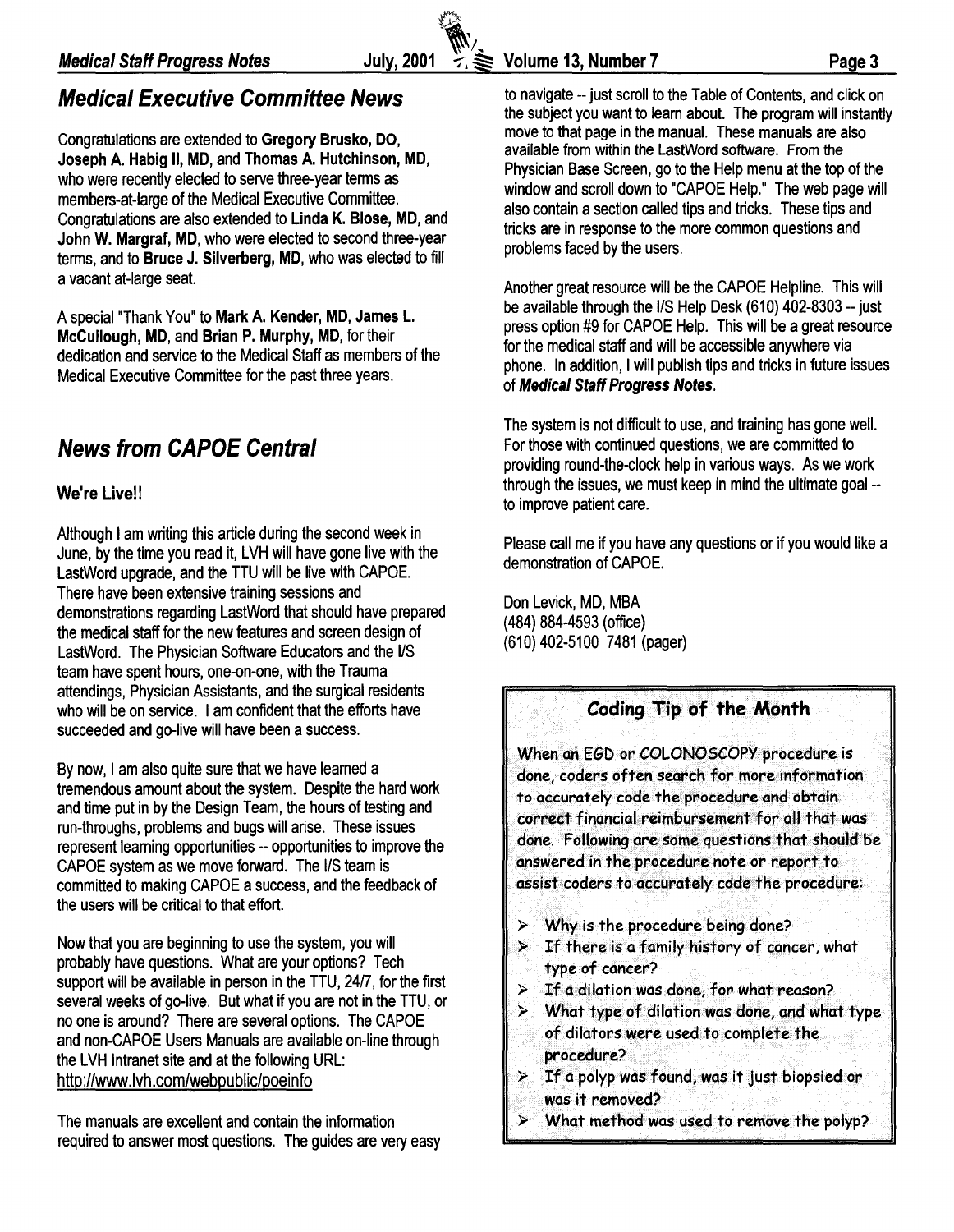# **News from Health Information Management**

# **Document Imaging Update**

#### **Electronic Signature/Chart Completion/Historical Record Access**

LVH- Conversion from PIM 2.0 to PIM 4.0 is complete. Physicians should be able to access the system to review charts and complete medical record deficiencies, including signatures and dictations.

PCs that have been upgraded are labeled "Upgraded to EPF PIM 4.0" on the monitor and/or on the CPU.

Software features include:

- > Physician Groups Allows definition of physician groups with the ability to complete deficiencies for group members.
- $\triangleright$  AutoSign Allows automatic presentation of documents for electronic signature with the ability to sign the entire batch at one time.
- <sup>~</sup>Demographic Search Allows more functionality, including moving from patient to patient on the same screen.
- $\triangleright$  User-Defined Record View Allows users to set up and change his/her own record view (documents to be viewed).
- $\triangleright$  Missing Text Gives clinician the ability to add missing text to imaged documents (transcription, written documents, etc.).

# **Document Imaging Info**

- 1. Transcribed reports are sent to the PIM 4.0 system for signature immediately following transcription.
- 2. Transcribed reports will continue to print on the units with verbiage "Preliminary Report, Do Not Sign." All transcribed reports must be signed in the imaging system.
- 3. Records remain on the inpatient units till noon the day following discharge to facilitate dictation of discharge summaries or other missing reports
- 4. A special "Physician Dictation View" is available on the tab selection screen, which includes most documents needed to do dictations.
- 5. For signatures and missing text, use the "process all" button to eliminate retying pin number for each deficiency.
- 6. "Preference" option allows you to (a) change your pin or (b) change viewing time between pages.
- 7. For minor transcription corrections, print the report from the Phamis/IDX system, make corrections, sign, date and forward to the HIM Department for scanning.

8. Do not request paper records that have been imaged. They are incomplete and do not contain lab cumulative reports, results after discharge or any other paperwork sent to the HIM Department following discharge.

# **Historical Medical Records**

On elective admissions, a printed abstract of the imaged medical record from the last admission (buff paper) is sent to the admitting unit. Abstracts include pertinent portions of the medical record. The remainder of the record and/or other admissions are available on line for viewing at designated PIM 4.0 workstations, labeled "Upgraded to EPF PIM 4.0" on monitor and/or CPU. Abstracts or old paper records not imaged or emergent admissions must be requested by calling (610) 402-8307 (LVH) or (484) 884-2205 (LVH-M).

# **Advance Directives**

As part of the electronic medical record, advance directives, living wills and withholding of therapy documents are classified as a "global document" within the patient's medical record. What this means is that whenever a patient is admitted, if one of these documents is included in the previous medical record, it will automatically be carried over to the new record.

# **Incomplete Charts/Suspension Process**

Since all physicians receive an updated list of medical record deficiencies whenever they access the PIM 4.0 electronic chart completion module, the Medical Executive Committee issued a ruling that physicians will no longer receive weekly letters of deficient/delinquent charts or the pink suspension letters.

For continuity of care and reimbursement, if you have any dictations that have not been completed, please complete these as soon as possible.

# **HIM Website**

Visit the Health Information Management home site on the LVHHN Intranet home page for updated information on the document imaging upgrade and other HIM related topics.

# **PIM 4.0 Physician/Clinician Computer Based Training**

Visit the HIM Website on the LVHHN Intranet home page for training in historical medical record access and electronic chart completion. To access the site:

(Continued on Page 5)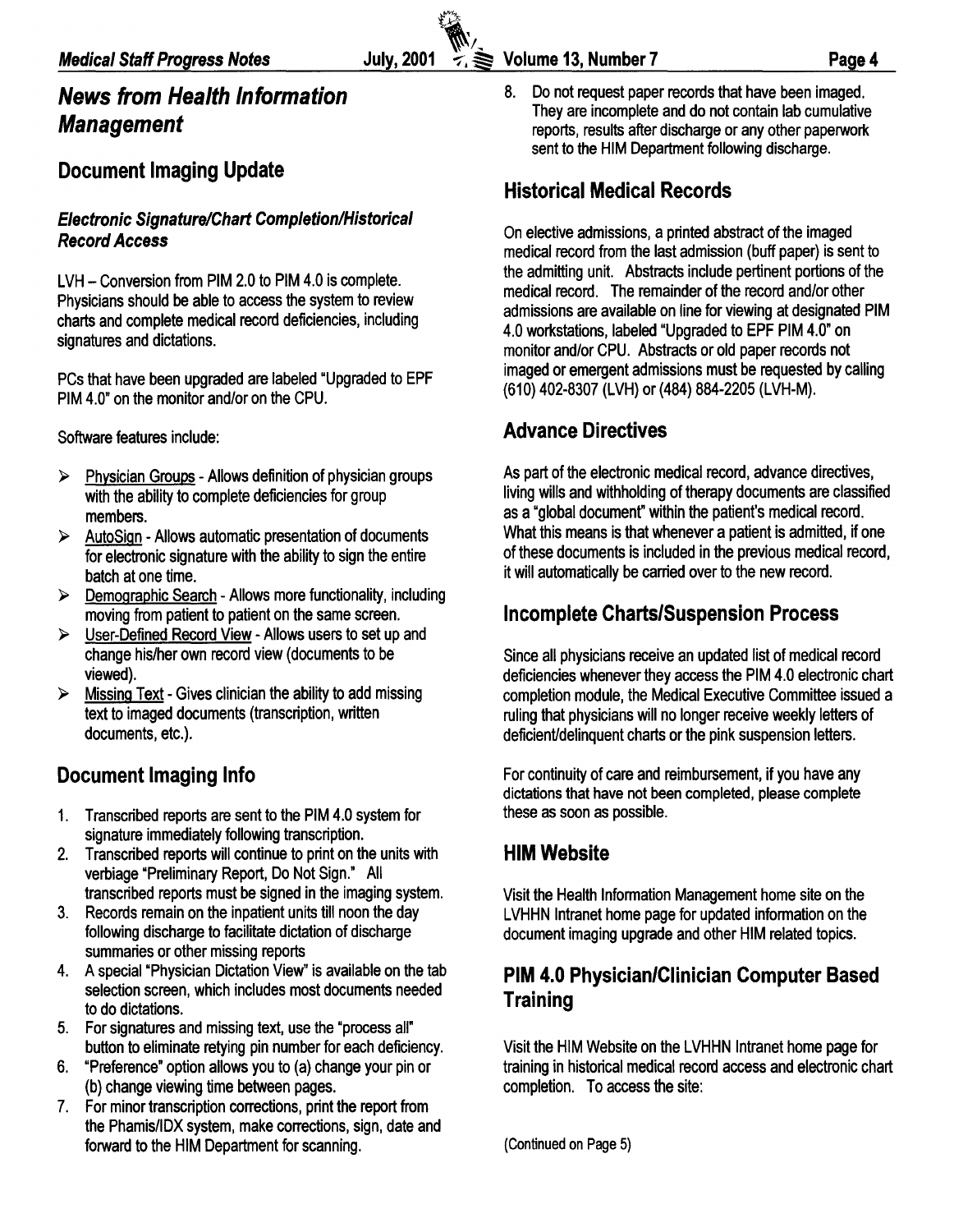#### Medical Staff Progress Notes

(Continued from Page 4)

1. Click on Internet Explorer.

2. Click on HIM (Medical Records) under the departmental listings.

3. Click on the tutorial. You will be launched into the session.

4. Click on "full screen. •

5. To make the instructions fit your computer window, click on "best fit. •

6. Proceed through the instructions at your own pace by clicking on the "forward" and "backward" arrows.

7. To go to another tutorial or back to the home page, click on "back arrow. •

# LVHHN HIM Physician Guidelines

The HIM Departmental guidelines for Physicians was updated as of June 2001. Copies are available in the HIM Department at the LVH-CC and LVH-M sites. If you would like a copy, please call (610) 402-8330.

## PIM 4.0 Questions...

#### Information Services Help Desk

| Passwords               | $(610)$ 402-8303 |
|-------------------------|------------------|
| <b>User/Pin Numbers</b> | $(610)$ 402-8303 |

#### Health Information Management

| Chart Completion (LVH)   | (610) 402-8345     |
|--------------------------|--------------------|
| Chart Completion (LVH-M) | $(484) 884 - 5611$ |

# Blue Bracelets to Identify Patients on Anticoagulation Therapy

As part of Lehigh Valley Hospital's ambitious Primum Non Nocere ("First Do No Harm") project, a number of areas in patient care have been examined. One of these is the number of errors related to the use of anticoagulants. A working group, chaired by Mark D. Cipolle, MD, and Michael J. Pistoria, DO, has looked at anticoagulant use at Lehigh Valley Hospital. As with all medications, the possibility exists for errors related to the use of these medications. Unfortunately, by their very nature, errors with anticoagulants tend to have significant morbidity and mortality associated with them. One of the charges of the working group was to find a method to decrease the number of errors associated with the use of anticoagulants.

In examining the instances where major errors occurred with the use of anticoagulants, most often it was not known that the patient was being treated with an anticoagulant. Thus, the

focus of the group was to find a method of identifying patients on anticoagulation therapy (see list below for medications included). The final decision of the group was to implement a system utilizing blue bracelets to identify these individuals. Each admitted patient identified as being treated with an antithrombotic medication will have a blue bracelet placed on his or her arm. If there are extenuating circumstances that prevent the patient from wearing the band, the bracelet will be taped to the foot of the patient's bed. Further, if such a patient needs to travel to a procedure or test, the band will be taped to the patient chart so those receiving the patient will be aware of the antithrombotic therapy. Lastly, realizing that many patients who present for outpatient invasive procedures or testing are on antithrombotic therapy, these patients will also be identified at registration and have a blue bracelet placed.

The efforts to institute the use of the "blue bands" are dependent upon the cooperation of all those participating in the care of our patients. If you have a patient on antithrombotic therapy that is without a blue band, please let the individual's nurse know so that the band can be promptly placed. With everyone's assistance, the blue band will become synonymous with antithrombotic therapy and help decrease the number of errors related to the use of these medications.

#### Medications:

- $\triangleright$  Warfarin (Coumadin)
- $\triangleright$  Unfractionated heparin
- $\triangleright$  Low molecular weight heparin (enoxaparin/Lovenox)
- $\triangleright$  Clopidogrel (Plavix)
- $\triangleright$  TPA (tissue plasminogen activator)
- $\triangleright$  Ticlopidine (Ticlid)
- $\triangleright$  Reteplase
- $\triangleright$  Lepirudin
- $\triangleright$  Platelet glycoprotein IIb/IIIa antagonists (eptifibate, abciximab, tirofibin)

If you have any questions or comments, please contact either Dr. Cipolla at (610) 402-1350 or Dr. Pistoria at (610) 402-1150.

FOR LEASE - Health Genter at Trexlertown currently has session suite space available. For more information or to schedule a facility tour, please call Lauren Shanahan at (610) 402-0151. Conference and meeting space is also available. Please call to check QvaiJability.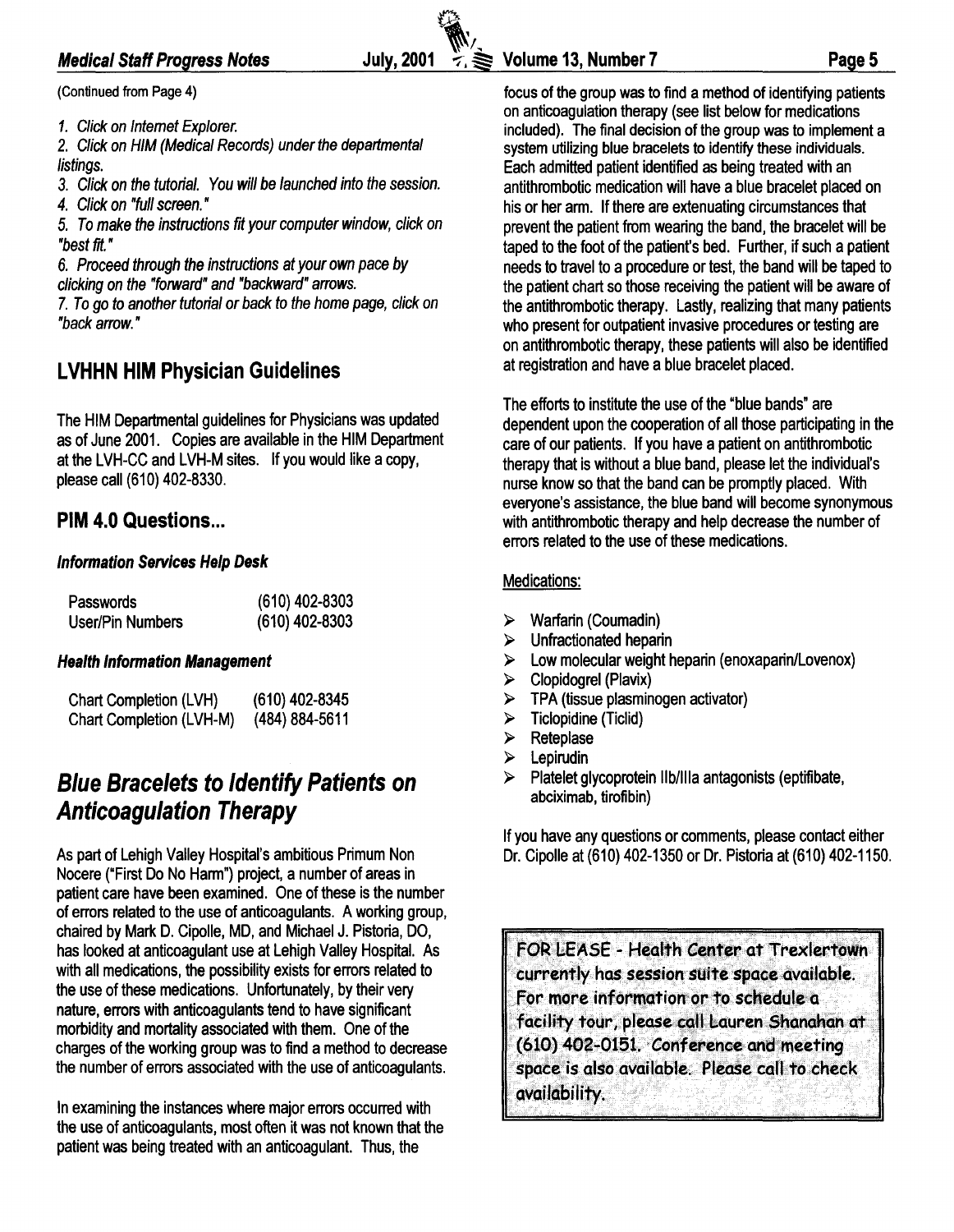# **L VH-Muhlenberg Parking Assignments**

The following is an overview of the various parking lots located on the LVH-M campus and a list of who may park in each lot. Please note that parking assignments are in effect seven days per week.

- <sup>~</sup>**Main Lot I Visitor Lot**  Patients, visitors, and volunteers
- <sup>~</sup>**Main Lot (Banko)**  Patients, visitors, volunteers, and physicians
- <sup>~</sup>**Behavioral Health**  Patients, visitors, and volunteers
- <sup>~</sup>**Southeast Lot** (Rear of 2597) Patients, volunteers, employees of the 2597 building, contractors working at 2597 building, physicians, and vendors
- <sup>~</sup>**2597 Building Front Entrance Lot**  Patients, volunteers, 2597 building physicians, and hospital employees/ physicians arriving to work from 6 p.m. until 5 a.m. ONLY
- <sup>~</sup>**2649 Building Front Entrance Lot**  Patients, volunteers, 2649 employees/physicians, vendors/contractors for 2649 building, and Emergency Department physicians while on duty
- <sup>~</sup>**Emergency Department Lot**  Patients and visitors for the Emergency Room ONLY
- <sup>~</sup>**CHOP and Outpatient Lot**  Patients, visitors, volunteers, and physicians responding to emergencies

Individuals working day shift, including hospital employees, students, physicians, physician assistants, vendors, and contracted employees providing service to the hospital, must park in the 1770 lots.

Employees arriving to work from 10 a.m. until? p.m., as well as day shift employee overflow, should park in the 3-11 lot.

Employees working the night shift will continue to park in the 2597 Lot.

Beginning June 18, the Security Department at the LVH-M site began issuing City of Bethlehem Parking Authority tickets. This means that parking violators will be fined by the City of Bethlehem, and the fines are to be paid to the city. LVHN will not receive any revenue for these fines. The parking ticket will be a legally issued ticket. Failure to respond can result in additional legal action by the City of Bethlehem Parking Authority.

If you have any questions regarding this issue, please contact Gerald Kresge, Director of Security, at (610) 402-8220.

# **Congratulations!**

**Jeffrey D. Gould, MD,** Division of Neurology, completed the requirements of the American Board of Sleep Medicine for Certification as a Sleep Specialist.

#### لوج نوح نوح نوح نوح

At this year's Graduate Medical Education Celebration, held on Friday, June 8, the following members of the Medical Staff received awards:

- •!• **Eamon C. Armstrong, MD,** Department of Family Practice- Clinical Teacher of the Year Award in Family **Practice**
- •!• **Peter J. Barbour, MD,** Division of Neurology- MCP Hahnemann University School of Medicine 2001 Dean's Special Award for Excellence in Clinical Teaching at LVH
- •!• **Richard M. Boulay, MD,** Section of Gynecologic Oncology - CREOG National Faculty Award for Excellence in Resident Education
- •!• **France Bourget, MD,** Division of Primary Obstetrics and Gynecology- Clinical Teacher of the Year Award in Obstetrics and Gynecology
- •!• **George W. Hartzell, Jr., MD,** Division of General Surgery -Clinical Teacher of the Year Award in General Surgery
- •!• **Ronald T. Hersh, DMD,** Division of Prosthodontics Clinical Teacher of the Year Award in Dentistry (LVH-M)
- •!• **lndru T. Khubchandanl, MD,** Division of Colon and Rectal Surgery- Clinical Teacher of the Year Award in Colon and Rectal Surgery
- •!• **Dieter W. Lei pert, DDS,** Division of Oral and Maxillofacial Surgery- Clinical Teacher of the Year Award in Dentistry (LVH)
- **Michael J. Pistoria, DO, Division of General Internal** Medicine- The Dean Dimick, MD Teacher of the Year Award in Internal Medicine
- •!• **Patrice M. Weiss, MD,** Division of Primary Obstetrics and Gynecology- APGO Medical Student Teacher of the Year Award in Gynecology and Obstetrics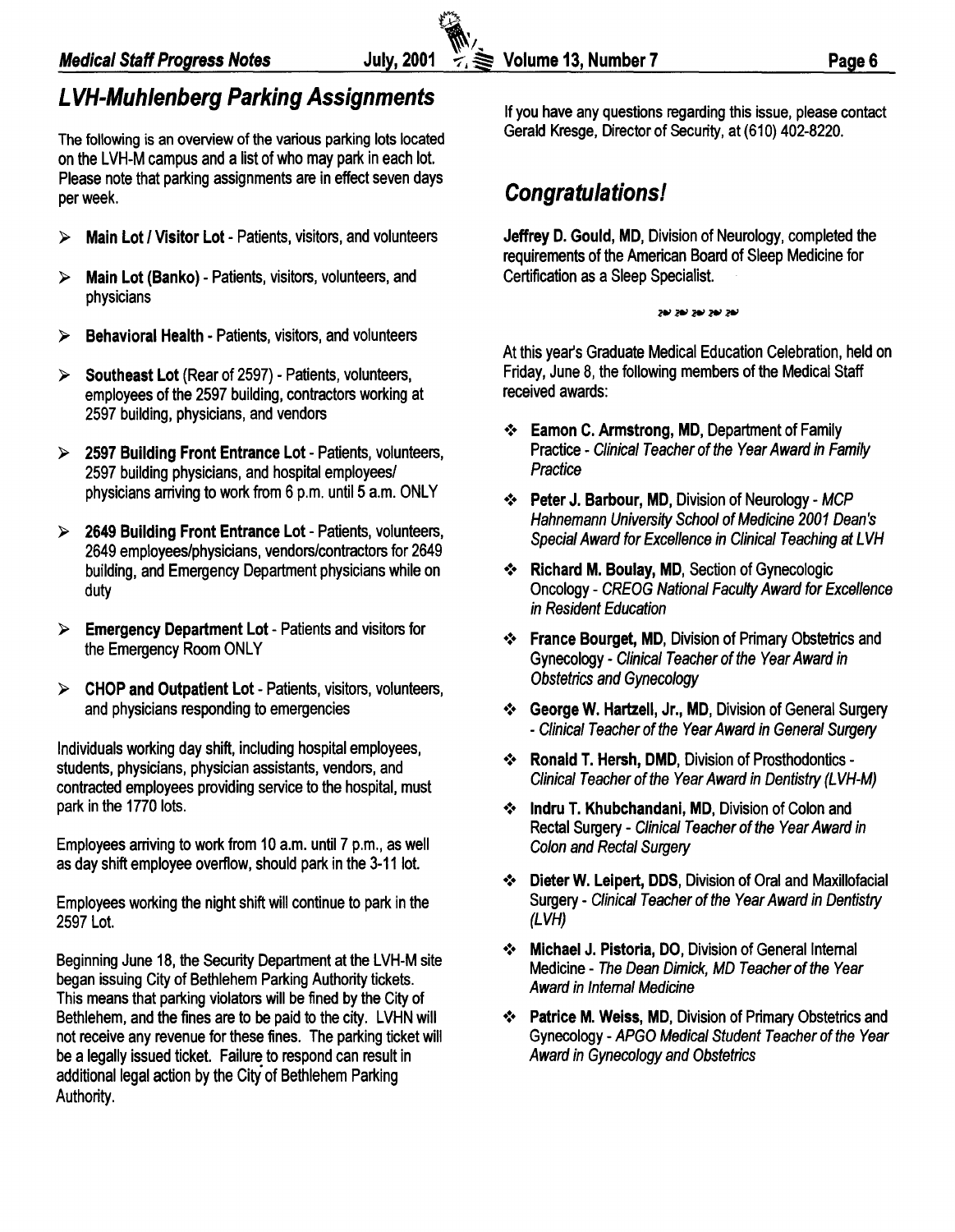Beverly Snyder, RN, MHA, was recently promoted to administrator at Good Shepherd Specialty Hospital--Allentown. Her new responsibilities include managing all aspects of hospital operations, developing and managing the operating budget, developing and approving departmental policies and procedures, and overseeing and coordinating medical staff activities.

Mrs. Snyder has 25 years of healthcare experience in diverse roles. Prior to joining Good Shepherd, she served as a regulatory affairs and corporate compliance officer for four years with Lehigh Valley Health Network. Prior to 1996, she held positions as associate head nurse and clinical nurse facilitator in LVH's Emergency Departrment.

# Papers, Publications and Presentations

Kelly M. Freed, MD, Division of Diagnostic Radiology, coauthored an article -- "Isolated Pelvic Deep Venous Thrombosis: Relative Frequency as Detected with MR Imaging" --which was published in the June issue of Radiology. MR Venography is a non-invasive imaging modality that enables direct visualization of pelvic vessels and should be considered in those patients in whom proximal DVT is suspected despite a negative US study. Duplex Doppler US is the study of choice for screening patients for DVT because of its low cost and ready availability, but is limited in demonstrating thrombosis of pelvic veins.

William F. lobst, MD, Program Director, Internal Medicine Residency, presented a paper-- "Evaluating Psychosocial Core Competencies in Graduate Medical Education: A Pilot Program Using Journey Mapping" -- at the 2001 Association for Hospital Medical Educators/Association of Osteopathic Directors and Medical Educators/American Osteopathic Healthcare Association Spring Educational Institute, held May 16-20, in Phoenix, Ariz.

Peter A. Keblish, Jr., MD, Division of Orthopedic Surgery, participated as a faculty member in two international knee meetings in Europe in May. He spoke on several subjects regarding mobile bearing total knee arthroplasty including cement vs. cementless fixation, patella management, surgical approaches, and long term results at the Fifth National Congress of the Czech Society for Orthopedics and Traumatology in Prague, Czechoslovakia. He also spoke on similar subjects at the 20<sup>th</sup> Congress of the Spanish Knee Society held in Cordova, Spain.

*(i\_,* 

News from Good Shepherd Specialty Robert J. Laskowski, MD, MBA, Chief Medical Officer, was a Hospital--Allentown guest speaker at the 2001 Association for Hospital Medical<br>Fducators/Association of Osteonathic Directors and Medical Educators/Association of Osteopathic Directors and Medical Educators/American Osteopathic Healthcare Association Spring Educational Institute, held May 16-20, in Phoenix, Ariz. Dr. Laskowski's topics included "How Do We Develop an Educational Culture in Our Teaching Hospitals?" and "Why Should Hospitals Train Medical Students and How Should They Relate to Medical Schools?"

> On May 2, the Primum Non Nocere Medication Errors subcommittee for PCA/Epidural Pump Safety presented a poster and oral presentation, "Safer Pain Management at LVHHN," at the VHA East Coast Clinical Advantage Program in Trevose, Pa. Patrick Pagella, RN, BSN, Patient Care Specialist; Cathleen Webber, RN, BSN, QA Liaison, Care Management; Marlene Ritter, RRT, Clinical Process Coordinator, Care Management; and Zubina M. Mawji, MD, MPH, Division of General Internal Medicine, reported on the improved PCA/Epidural preprinted orders, PCA preprinted order use increase from 56% to 65% over the last six months, new and safer pump upgrades (scheduled for arrival July, 2001), and nursing education initiatives for PCA/Epidural pump operation.

> A description of the LVHHN PNN UTI project was recently published in the June 2001 edition of Lippincott's Case Management. "Decreasing Nosocomial UTI in a Large Academic Community Hospital" includes the following authors from LVH: Zubina M. Mawji, MD, MPH, Division of General Internal Medicine; Paula Stillman, MD, MBA, Senior Medical Director, Care Management; Amy Rinehart, MSW, Clinical Information Specialist, Care Management; Judith Bailey, RN, MSN, Patient Care Specialist, and Edward M. Mullin, Jr., MD, Medical Staff President and Division of Urology.

> Mikhail I. Rakhmanine, MD, Division of Colon and Rectal Surgery, presented a poster-- "Urgent Surgery for Colonoscopic Perforation: Why Should We Wait?" -- at the American Society of Colon and Rectal Surgeons meeting held on June 3 in San Diego, Calif. There were 32,571 institutional colonoscopies performed from 1994 to 2000 with 18 perforations that required surgery. The poster discussed the safety of surgery performed with 24 hours of perforation. The predominant post-operative complication was cardiopulmonary.

Lester Rosen, MD, Division of Colon and Rectal Surgery, presented "Virtual Versus Actual Colonoscopy - What is the Scientific Evidence?" at the American Society of Colon and Rectal Surgeons meeting on June 3 in San Diego, Calif. He discussed the evidence for colonoscopic screening in colon and rectal cancer and applied that data to the emergence of virtual colonoscopy. Also at the meeting, Dr. Rosen was appointed to the American Society of Colon and Rectal Surgeons new committee on Assessing Quality and Safety in Colon and Rectal Surgery.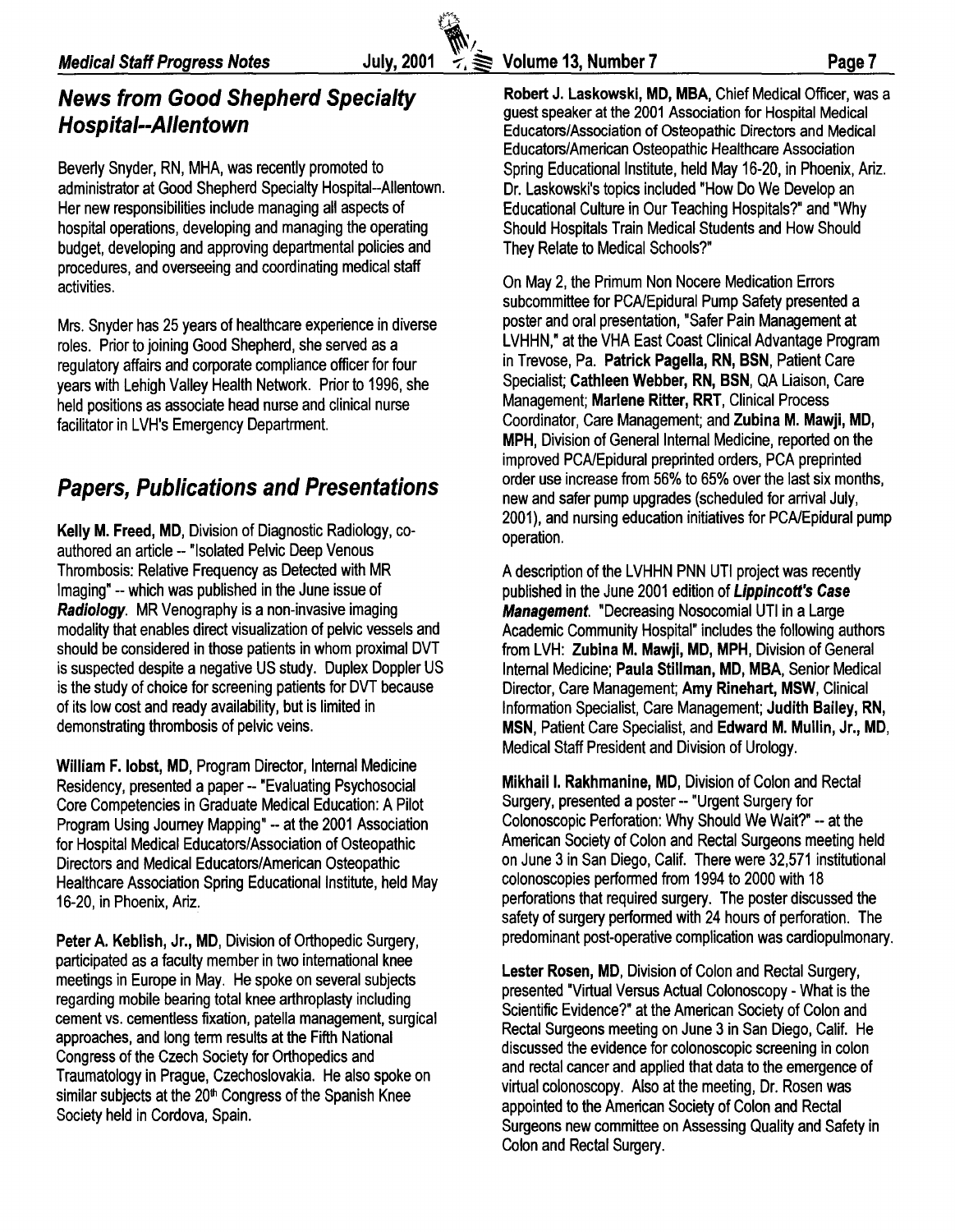# **Upcoming Seminars, Conferences and Meetings**

# **Pediatric Grand Rounds**

Julie W. Stem, MD, Division of Pediatric Subspecialties, Section of Hematology-Medical Oncology, will be the speaker at Pediatric Grand Rounds on Tuesday, July 17, beginning at 8 a.m., in the hospital's Auditorium at Cedar Crest & 1-78. Topic to be announced.

For more information, please contact Kelli Ripperger in the Department of Pediatrics at (610) 402-2540.

# **Who's New**

The Who's New section of **Medical Staff Progress Notes**  contains an update of new appointments, address changes, resignations, etc. Please remember to update your directory and rolodexes with this information.

# **Medical Staff Appointments**

#### **ScottW. Beman, MD**

General Surgical Associates 1240 S. Cedar Crest Blvd., Suite 208 Allentown, PA 18103-6218 (610) 439-4055 ~ Fax: (610) 439-8650 Department of Surgery Division of General Surgery Site of Privileges - LVH & LVH-M Provisional Active

#### **Jeanette L. Blauth, MD**

Allentown Radiation Oncology Associates John & Dorothy Morgan Cancer Center Cedar Crest & 1-78, P.O. Box 689 Allentown, PA 18105-1556 (610) 402-0700 ~ Fax: (610) 402-0708 Department of Radiation Oncology Site of Privileges - LVH & LVH-M Provisional Active

 $\mathbb{R}$ 

### **Pradip K. Chakrabarti, MD**

LVPG-Transplant Surgery 1210 S. Cedar Crest Blvd., Suite 3900 Allentown, PA 18103-6208 (610) 402-8506 ~ Fax: (610) 402-1682 Department of Surgery Division of General Surgery Section of Transplantation Surgery Site of Privileges - LVH & LVH-M Provisional Active

#### **Pushpi Chaudhary, MD**

LVPG-Psychiatry 1251 S. Cedar Crest Blvd., Suite 202A Allentown, PA 18103-6214 (610) 402-5766 ~ Fax: (610) 402-5763 Department of Psychiatry Section of Consultation Liaison Psychiatry Site of Privileges - LVH & LVH-M Provisional Active

#### **Leyla Daneshdoost, MD**

(Solo Practice) 1250 Greenwood Drive Bethlehem, PA 18017-3650 (610) 868-9619 ~ Fax: (610) 867-0145 Department of Medicine Division of Endocrinology Site of Privileges - LVH & LVH-M Provisional Active

#### **Peter T. Ender, MD**

(In practice with Jeffrey A. Jahre, MD) 801 Ostrum Street Bethlehem, PA 18015-1000 (610) 954-4702 ~ Fax: (610) 954-2074 Department of Medicine Division of Infectious Diseases Site of Privileges - LVH-M Provisional Active

#### **Rebecca L. England, MD**

Hillside OB/GYN 701 Ostrum Street, Suite 303 Bethlehem, PA 18015-1155 (610) 866-2929 ~ Fax: (610) 866-3604 Department of Obstetrics and Gynecology Division of Primary Obstetrics and Gynecology Site of Privileges - LVH & LVH-M Provisional Active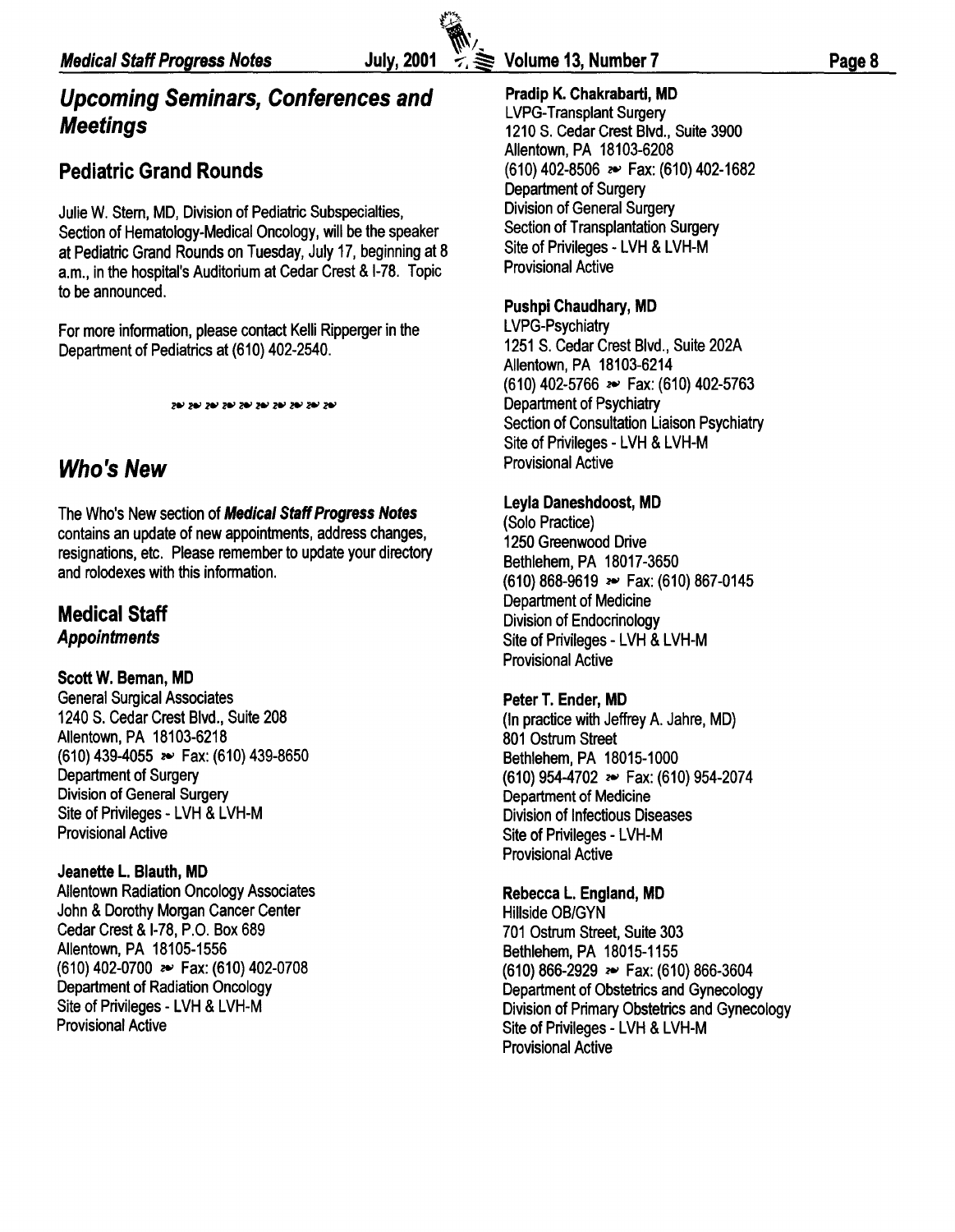#### **Medical Staff Progress Notes** *July***, 2001**  $\leq$  $\geq$  **Volume 13, Number 7**

**Todd R. Holbrook, MD**  Bethlehem Steel Family Health Center 1665 Valley Center Parkway Bethlehem, PA 18017-2269 (610) 861-7715 *:e->* Fax: (610) 861-4082 Department of Family Practice Site of Privileges - LVH & LVH-M Provisional Affiliate

#### **Michael K. Kim, MD**

Harwick, Papola and DeDio Associates Fairgrounds Medical Center 400 N. 17th Street, Suite 202 Allentown, PA 18104-5052 (61 0) 437-5222 *:e->* Fax: (61 0) 437-2112 Department of Surgery Division of Otolaryngology-Head & Neck Surgery Site of Privileges - LVH & LVH-M Provisional Active

#### **Patrick E. Mcintyre, MD**

College Heights OBGYN Associates, PC 1245 S. Cedar Crest Blvd., Suite 201 Allentown, PA 18103-6267 (610) 437-1931 *:e->* Fax: (610) 433-8791 Department of Obstetrics and Gynecology Division of Primary Obstetrics and Gynecology Site of Privileges - LVH & LVH-M Provisional Active

#### **David F. McKinley, MD**

(Solo Practice) Geisinger Medical Center One N. Academy Avenue Danville, PA 17822-0001 (717) 271-6562 *:e->* Fax: (717) 271-5879 Department of Pediatrics Division of Hospital Based Pediatrics Section of Critical Care Medicine Site of Privileges - LVH & LVH-M Provisional Limited Duty

#### **Mehrdad F. Mehr, MD**

CHOP-Pediatric Critical Care Medicine 324 S. 34<sup>th</sup> Street Department of Anesthesia & Critical Care Medicine Philadelphia, PA 19104-4399 (215) 590-5505 *:e->* Fax: (215) 590-4327 Department of Pediatrics Division of Hospital Based Pediatrics Section of Critical Care Medicine Site of Privileges - LVH & LVH-M Provisional Limited Duty

 $\mathbb{R}$ .

John A. Altobelli, MD, FACS, PC 1600 Lehigh Parkway East Allentown, PA 18103-3093 (610) 437-2378 *:e->* Fax: (610) 820-9983 Department of Surgery Division of Plastic Surgery Site of Privileges - LVH & LVH-M Provisional Active

#### **Mikhail I. Rakhmanine, MD**

KSSRR, PC 1275 S. Cedar Crest Blvd. Lower Level Allentown, PA 18103-6255 (610) 433-7571 *:e->* Fax: (610) 433-7210 Department of Surgery Division of Colon and Rectal Surgery Site of Privileges - LVH & LVH-M Provisional Active

#### **C. William Riedel, DO**

Obstetrics and Gynecology, PC 1728 Jonathan Street, Suite 100 Allentown, PA 18104-3170 (610) 432-4665 *:e->* Fax: (610) 432-8512 Department of Obstetrics and Gynecology Division of Primary Obstetrics and Gynecology Site of Privileges - LVH & LVH-M Provisional Active

#### **Marc Shalaby, MD**

LVPG-Medicine 1210 S. Cedar Crest Blvd., Suite 3600 Allentown, PA 18103-6208 (61 0) 402-1150 *:e->* Fax: (61 0) 402-1153 Department of Medicine Division of General Internal Medicine Site of Privileges - LVH & LVH-M Provisional Active

#### **Paula L. Stillman, MD, MBA**

1240 S. Cedar Crest Blvd., Suite 405 Allentown, PA 18103-6218 (610) 402-1770 *:e->* Fax: (610) 402-8613 Department of Pediatrics Division of General Pediatrics Site of Privileges - LVH & LVH-M Provisional Active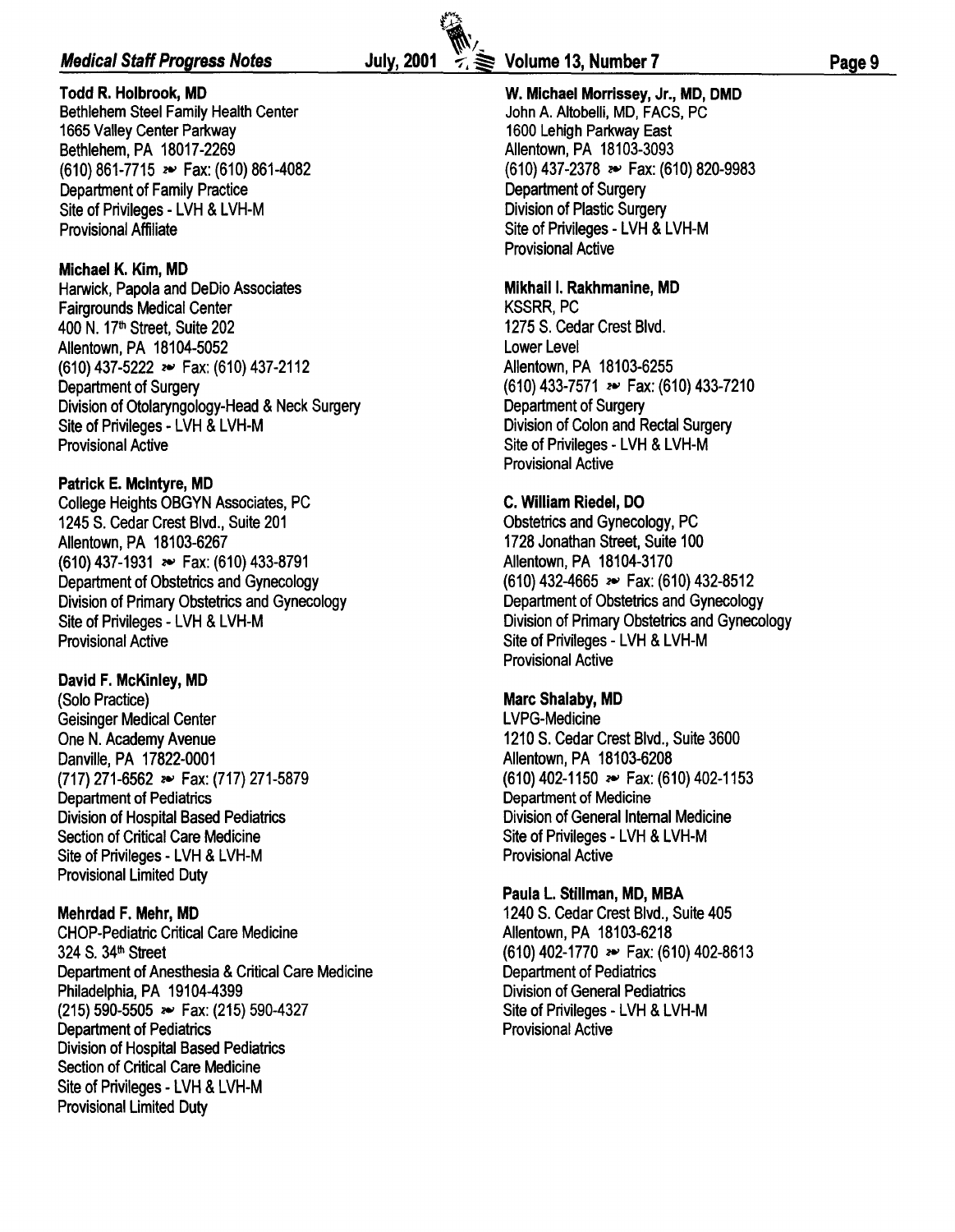#### Medical Staff Progress Notes

#### Changes of Address

Dongwoo J. Chang, MD Joseph P. Coladonato, MD Mark C. Lester, MD Neurosurgical Associates of LVPG 1210 S. Cedar Crest Blvd., Suite 1100 Allentown, PA 18103-6229 (610) 402-6555 Fax: (610) 402-6550

Peter J. Isaac, DO 451 Chew Street, Suite 310 Allentown, PA 18102-3412 (610) 821-9356 Fax: (610) 821-9352

#### Practice Merger

Hematology Oncology Associates, Inc.

 $>$  Lloyd E. Barron II, MD

 $\triangleright$  Gregory R. Harper, MD, PhD

 $\triangleright$  Robert M. Post, MD  $\triangleright$  David Prager, MD 1240 S. Cedar Crest Blvd., Suite 103 Allentown, PA 18103-6218 (610) 402-7880

Fax: (610) 402-7881

#### Practice Changes

Martin LeBoutillier Ill, MD (No longer with The Heart Care Group, PC) 2334 Kecks Road Fogelsville, PA 18051-2336 (610) 285-4081

Peggy E. Showalter, MD (No longer associated with Psychiatric Consultation Service of Allentown) Neurological Services, Inc. 3420 Walbert Avenue, Suite 100 Allentown, PA 18104-1798 (610) 366-1624 Department of Psychiatry

#### Status Changes

Christopher T. Dileo, DMD Department of Surgery Division of Oral & Maxillofacial Surgery From: Active To: Affiliate

**Glas** 

James J. Freeman, DO Department of Medicine Division of General Internal Medicine From: Provisional Limited Duty To: Provisional Active

#### Fernando M. Garzia, MD

Department of Surgery Division of Cardio-Thoracic Surgery From: Provisional Active To: Affiliate

George W. Hartzell, Jr., MD Department of Surgery Division of General Surgery From: Active To: Honorary

Samuel M. Lerner, MD Department of Anesthesiology From: Active To: Honorary

A. Rashid Makhdomi, MD Department of Medicine Division of General Internal Medicine From: Affiliate To: Provisional Associate

Terry J. Pundiak, MD Department of Medicine Division of General Internal Medicine From: Provisional Active To: Associate

Chand Rohatgi, MD Department of Surgery Division of General Surgery From: Provisional Active To: Affiliate

Meinardo Santos, DPM Department of Surgery Division of Orthopedic Surgery Section of Foot and Ankle Surgery From: Provisional Active To: Affiliate

John B. Villeneuve, MD Department of Obstetrics and Gynecology Division of Gynecology Section of Gynecologic Oncology From: Provisional Active To: Affiliate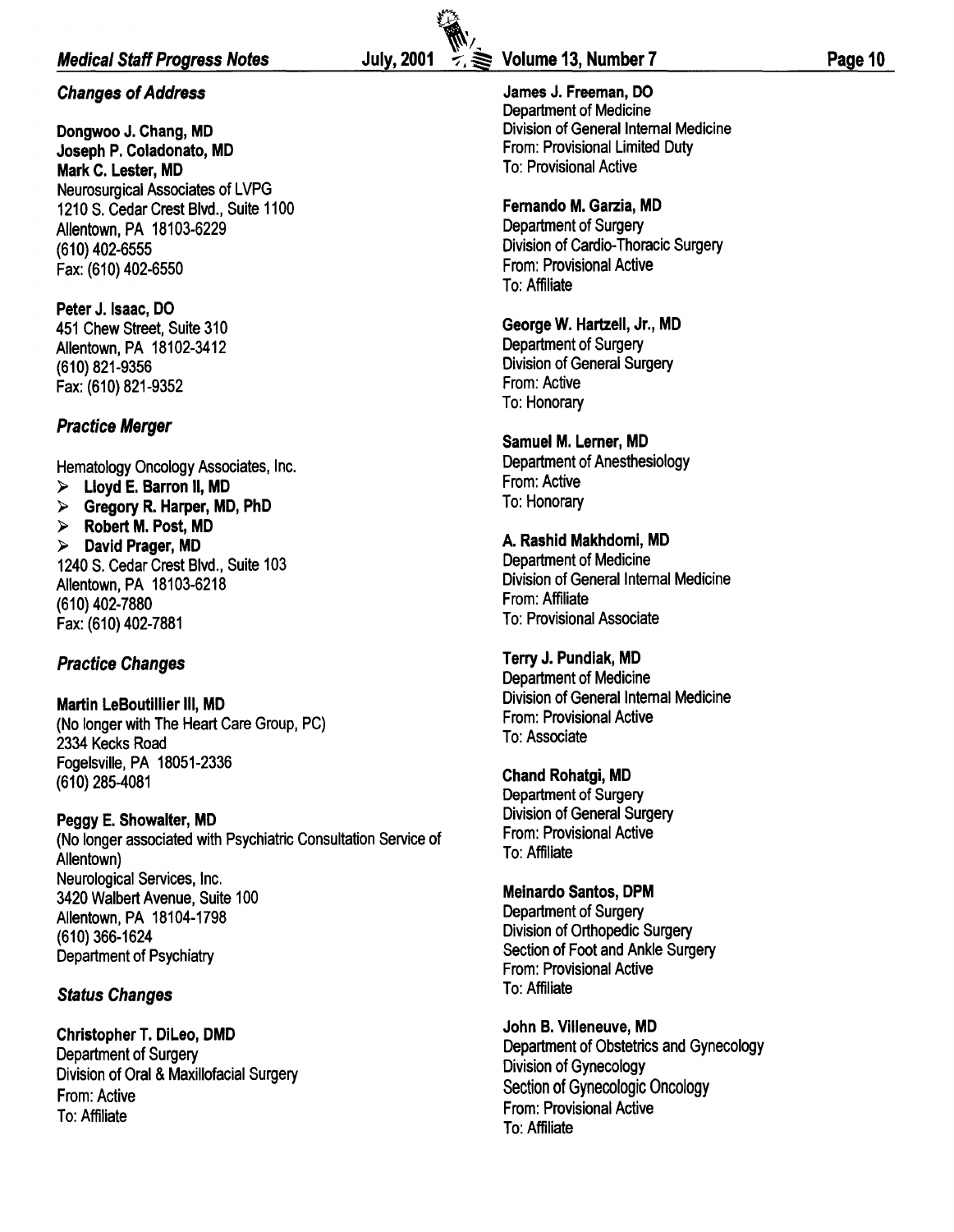#### Medical Staff Progress Notes

#### One-Year Leaves of Absence

Samuel Abramovitz, MD Department of Obstetrics and Gynecology Division of Primary Obstetrics and Gynecology

Anjam N. Bhatti, MD Department of Medicine Division of General Internal Medicine

Kevin E. Glancy, MD Department of Surgery Division of Trauma-Surgical Critical Care/General Surgery Section of Bum

#### Additional One-Year Leaves of Absence

Lawrence M. Klein, MD Department of Surgery Division of Vascular Surgery

Minh Ly T. Nguyen, MD Department of Medicine Division of Infectious Diseases

#### Two-Year Leaves of Absence

John M. Kauffman, Jr., DO Department of Medicine Division of General Internal Medicine

Michael J. Mclaughlin, MD Department of Surgery Division of Plastic Surgery

#### **Resignations**

Karen W. Gripp, MD Department of Pediatrics Division of Pediatric Subspecialties Section of Genetics

Michael P. Najarian, DO Department of Surgery Division of Trauma-Surgical Critical Care/General Surgery Section of Bum

Tomasz J. Niewiarowski, MD Department of Medicine Division of Gastroenterology

Ankesh Nigam, MD Department of Surgery Division of General Surgery Section of Surgical Oncology

#### July, 2001  $\div \geqslant$  Volume 13, Number 7 Page 11

Shawn M. Weigel, DO Department of Surgery Division of Ophthalmology

Christopher J. Wahlberg, MD, PhD Department of Medicine Division of Neurology

#### **Deaths**

 $\sum_{i=1}^n$ 

Thomas J. Durkin, Jr., MD Department of Pediatrics Division of General Pediatrics

Joseph L. Garbarino, MD Department of Surgery Division of Orthopedic Surgery

Edward A. Spoil, DO Department of Family Practice

Jonathan A. Tenzer, DMD Department of Surgery Division of Oral and Maxillofacial Surgery

#### Allied Health Professionals

#### Appointments

Daniel P. Graves, CPNP Physician Extender Professional - CPNP (LVPG-Pediatrics - L. Kyle Walker, MD) Site of Privileges - LVH & LVH-M

Matthew R. Hoppel Physician Extender Technical- Massage Therapist (Supervising Physician - Paula L. Stillman, MD) Site of Privileges - LVH & LVH-M

Faith Lauer, LPN Physician Extender Professional - LPN (The Heart Care Group, PC- Joseph L. Neri, DO) Site of Privileges - LVH & LVH-M

Edward J. Minger, Jr., PA-C Physician Extender Physician Assistant- PA-C (The Head & Neck Center PC- Edward A. Tomkin, DO) Site of Privileges - LVH & LVH-M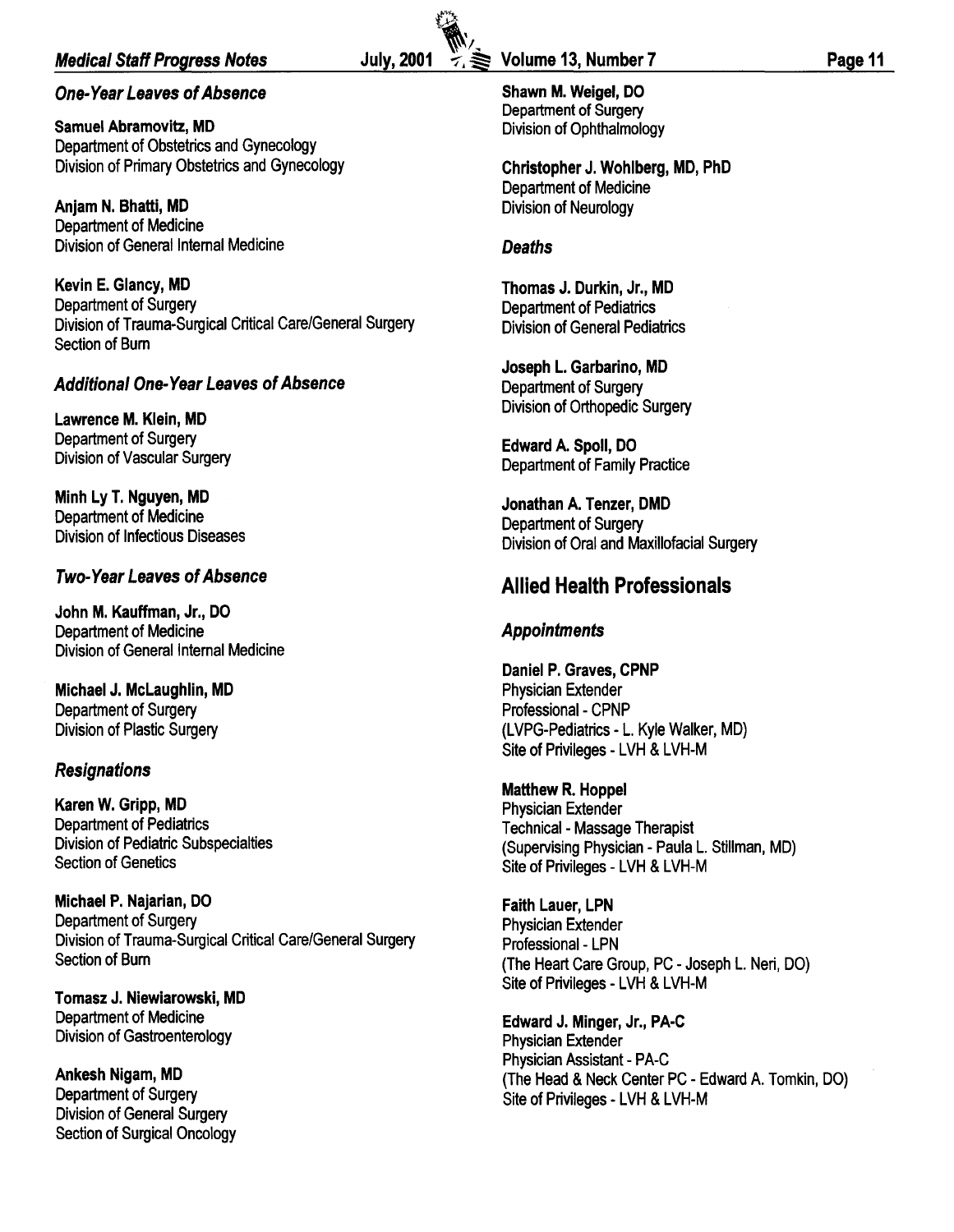#### Medical Staff Progress Notes  $\qquad \qquad$  July, 2001  $\qquad \geq \qquad$  Volume 13, Number 7 Page 12

Marie T. Myer, RN Physician Extender Professional - RN (The Heart Care Group, PC- Donald J. Belmont, MD) Site of Privileges - LVH & LVH-M

Scott E. Pellington Physician Extender Technical- Massage Therapist (Supervising Physician - Paula L. Stillman, MD) Site of Privileges - LVH & LVH-M

Marion A. Repko, CRNP Physician Extender Professional - CRNP (Allentown Anesthesia Associates Inc- Lisa A. Keglovitz, MD) Site of Privileges - LVH & LVH-M

R. Gregory Scott Physician Extender Technical- Pacemaker/ICD Technician (Supervising Physician - Luis Constantin, MD) Site of Privileges - LVH & LVH-M

Carol A. Skinner Physician Extender Technical- Massage Therapist (Supervising Physician - Paula L. Stillman, MD) Site of Privileges - LVH & LVH-M

Sue E. Stork, RN Physician Extender Professional - RN (The Heart Care Group, PC - Donald J. Belmont, MD) Site of Privileges - LVH & LVH-M

Mary A. Veitch Physician Extender Technical- Massage Therapist (Supervising Physician - Paula L. Stillman, MD) Site of Privileges - LVH & LVH-M

Theresa A. Zsitkovsky Physician Extender Technical- Massage Therapist (Supervising Physician - Paula L. Stillman, MD) Site of Privileges - LVH & LVH-M

Thomas K. Witter, PA-C Physician Extender Physician Assistant- PA-C (Orthopaedic Associates of Allentown) From: Peter A. Keblish, Jr., MD To: Thomas D. Meade, MD

#### Resignations

Cynthia A. Himpler, CRNP Physician Extender Professional- CRNP (Muhlenberg Behavioral Health)

Mary Ann T. Licwinko, CRNA Physician Extender Professional - CRNA (Allentown Anesthesia Associates Inc)

Catherine A. Mulutzie, RN Physician Extender Professional - RN (John J. Cassel, MD, PC)

Jeannine M. Patrick-Biaikie, CRNP Physician Extender Professional - CRNP (The Heart Care Group, PC)

# **Have a Safe and Happy 4th 9f Julyl**

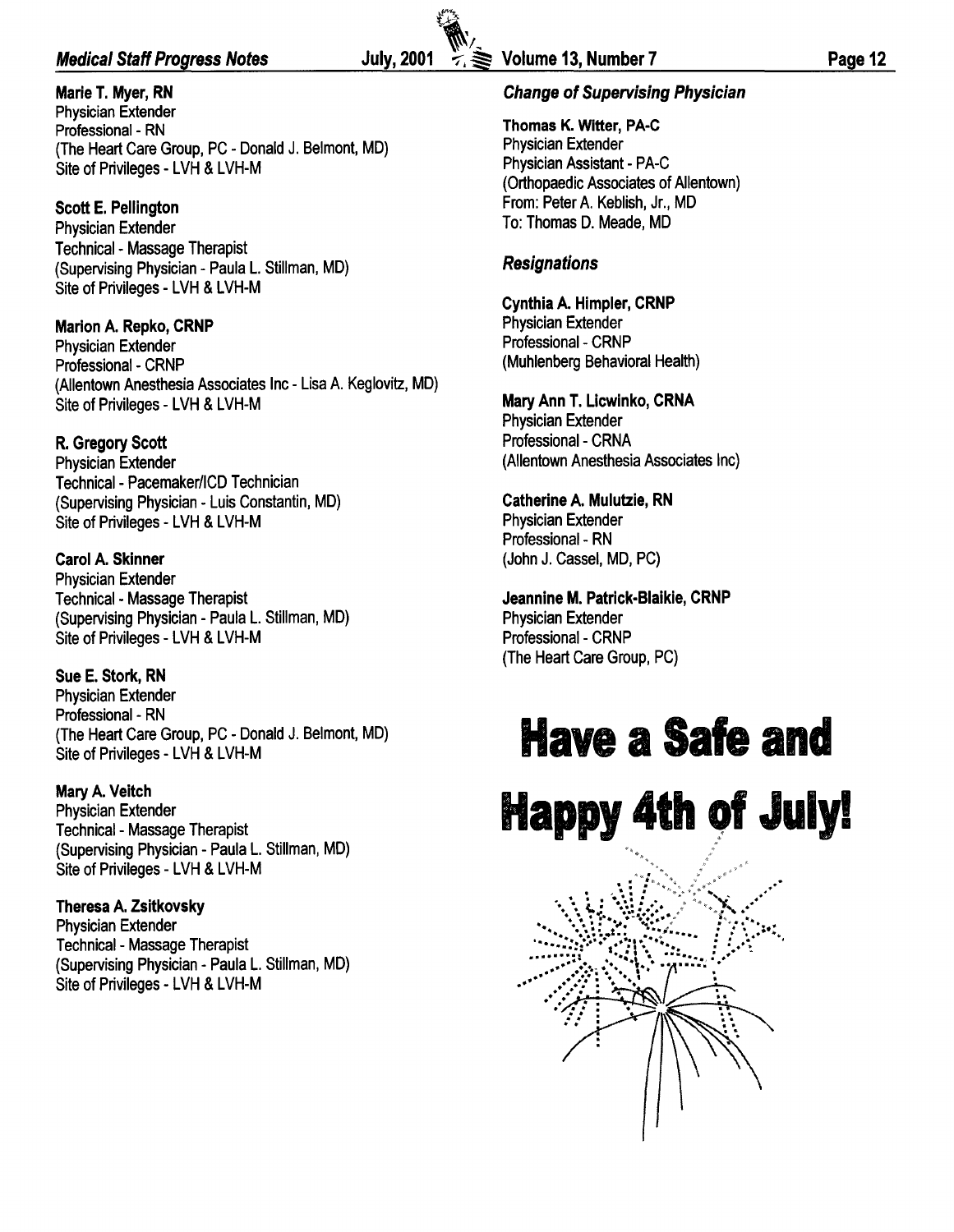# HE BENTER HOR HOUCATION<br>EVELOPMENT HEND BLUPPORT

July 2001

#### NEWS FROM THE LIBRARY.

OVID Instruction. For personal instruction in the use of OVID's MEDLINE and its other databases, contact Barb Jobst at 610-402-8408.

For those interested in streamlining OVID searches to obtain primarily EBM studies, apply the following limiter: "publication type."

Select the following publication types for inclusion in your search:

> "clinical trial" "meta-analysis" "practice guideline" "multicenter study" "randomized controlled trial" and "review."

Caution: Rigorous studies have only been more clearly identified in MEDLINE for the past several years, so searching for EBM studies this way may result in few citations.

New Library Publications.

cc & 1-78 Book: *"PULMONARY DISEASES.* " Author: Carlo Grassi

Book: *"RAPID INTERPRETATION OF EKG's: AN INTERACTIVE COURSE," 6th edition.*  Author: Dale Dubin

#### L VH-Muhlenberg

Book: *"EMERGENCY ORTHOPEDICS: THE EXTREMITIES,* " *4th edition.* Author: Robert Simon

Book: *"CLINICAL NEUROLOGY FOR PSYCHIATRISTS,* " *5th edition.* Author: David Kaufman

#### 17th & Chew Streets

Book: *"URINARY AND FECAL INCONTINENCE, "2nd edition.* Author: D. Doughty.

#### Computer-Based Training (CBT):

Computer Based Training (CBT) programs are available for LVHHN staff. Topics covered by the CBT programs include: Access 2.0 Power-Point 4.0<br>Windows NT 4 Word 97 Windows NT 4 Excel 97 Access 97 PowerPoint 97 Lotus 1-2-3 Millennium WordPerfect 8 E-mail GUI PHAMIS LastWord Inquiry Only commands

CBT programs replace the instructor-led classes previously held at Lehigh Valley Hospital. A proctor will be in the room with the learner while he/she takes the CBT, but the learner will control the pace and objectives of the learning.

Computer Based Training takes place in Suite 401 of the John & Dorothy Morgan Cancer Center (the computer training room) and in the Muhlenberg Hospital Center computer training room (off the front lobby). The schedule of upcoming dates is as follows:

CBT sessions for JDMCC, suite 401 are as follows: August 7, 8 am- Noon

Sessions at MHC, I.S. Training room are as follows: July 17, Noon  $-4$  pm

Twelve slots are available for each session.

To register, please contact Suzanne Rice via e-mail or at 610- 402-2475 with the following: date of session second date choice department phone number

You will receive an e-mail confirming your choice within two business days. If you have any questions, please contact Craig Koller at 610-402-2413 or through e-mail.

*Any questions, concerns or comments on articles from CEDS, please contact Bonnie Schoeneberger 610-402-2584.*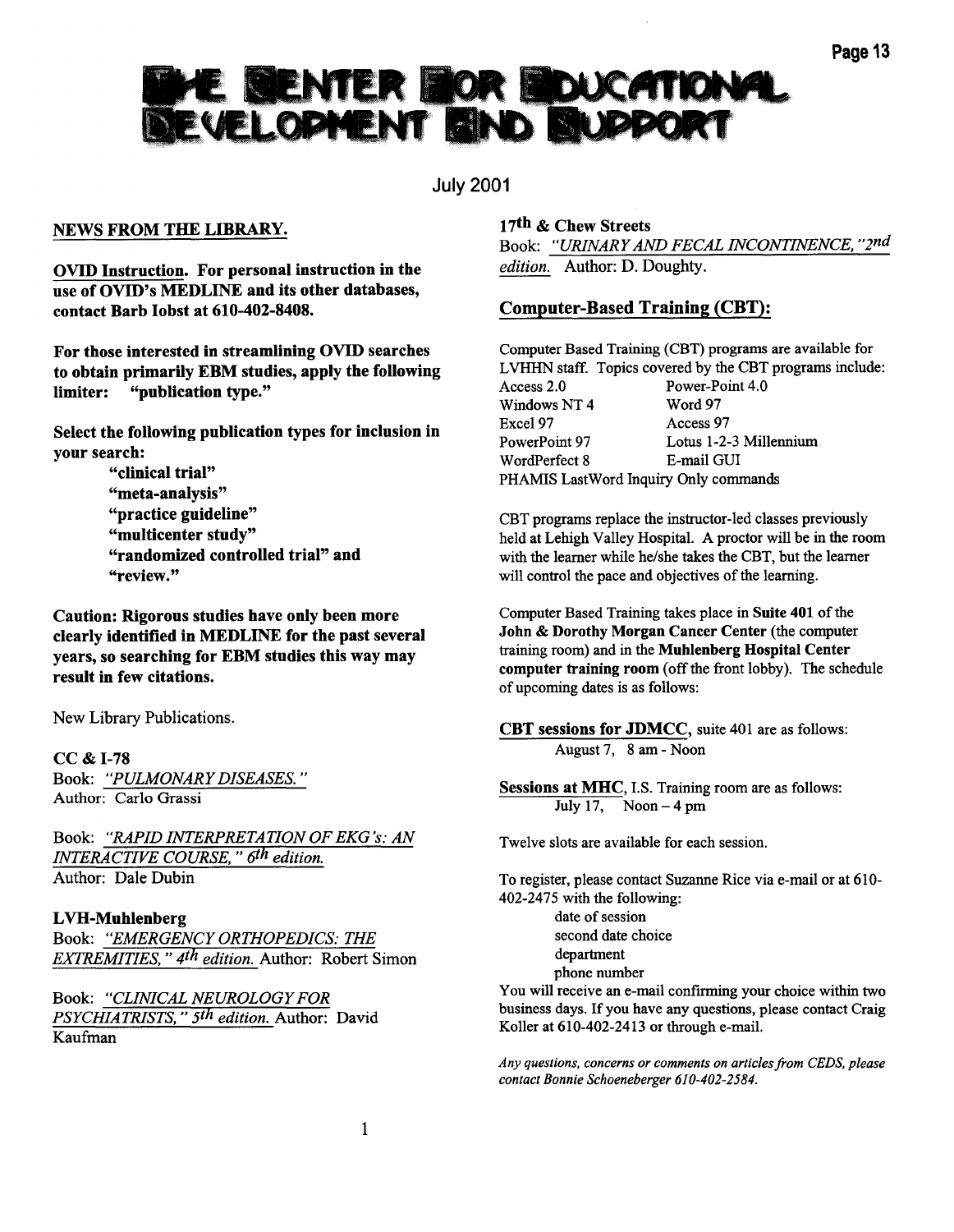|     | July                                        |                                                                    |                                      |                                                |                                                                               |                   |
|-----|---------------------------------------------|--------------------------------------------------------------------|--------------------------------------|------------------------------------------------|-------------------------------------------------------------------------------|-------------------|
| Sun | Mon                                         | Tue                                                                | Wed                                  | Thu                                            | Fri                                                                           | Sat               |
|     | 12 noon Colon/Rectal TB-<br>JDMCC-CR1       | 7am Family Practice GR-<br>JDMCC-CR1A/B                            |                                      | 12 noon Combined TB-<br>JDMCC-CR1              | 7am GYNC TB-CC-CL1<br>12 noon Breast TB-                                      |                   |
| 8   |                                             | 8am Pediatric GR-CC-Aud<br>8am Pediatric GR-CC-Aud                 | 11<br>12 noon-Pulmo TB-<br>JDMCC-CR1 | 12<br>12 noon Combined TB-<br>JDMCC-CR1        | JDMCC-CR1<br>13<br>7am OBGYN GR-CC-<br>CL1<br>12 noon Breast TB-<br>JDMCC-CR1 | 14                |
| 15  | 16<br>12 noon Colon/Rectal TB-<br>JDMCC-CR1 | 17<br>8am Pediatric GR-CC-Aud                                      | 18                                   | 19                                             | 7am OBGYN GR-CC-<br>CL1<br>12 noon Breast TB-<br>JDMCC-CR1                    | 21                |
| 22  | 23                                          | 24<br>8am Pediatric GR-CC-Aud                                      | 25                                   | <b>26</b><br>12 noon Combined TB-<br>JDMCC-CR1 | 7am OBGYN GR-CC-<br>CL1<br>12 noon Breast TB-<br><b>JDMCC-CR1</b>             | <b>28</b>         |
| 29  | 30                                          | <b>8am Pediatric GR-CC-Aud</b><br>12 noon Urology Tb-<br>JDMCC-CR1 |                                      |                                                |                                                                               | Page<br>$\vec{4}$ |
|     |                                             |                                                                    |                                      |                                                | 2001                                                                          |                   |

 $\mathcal{L}_{\text{max}}$ 

 $\sim$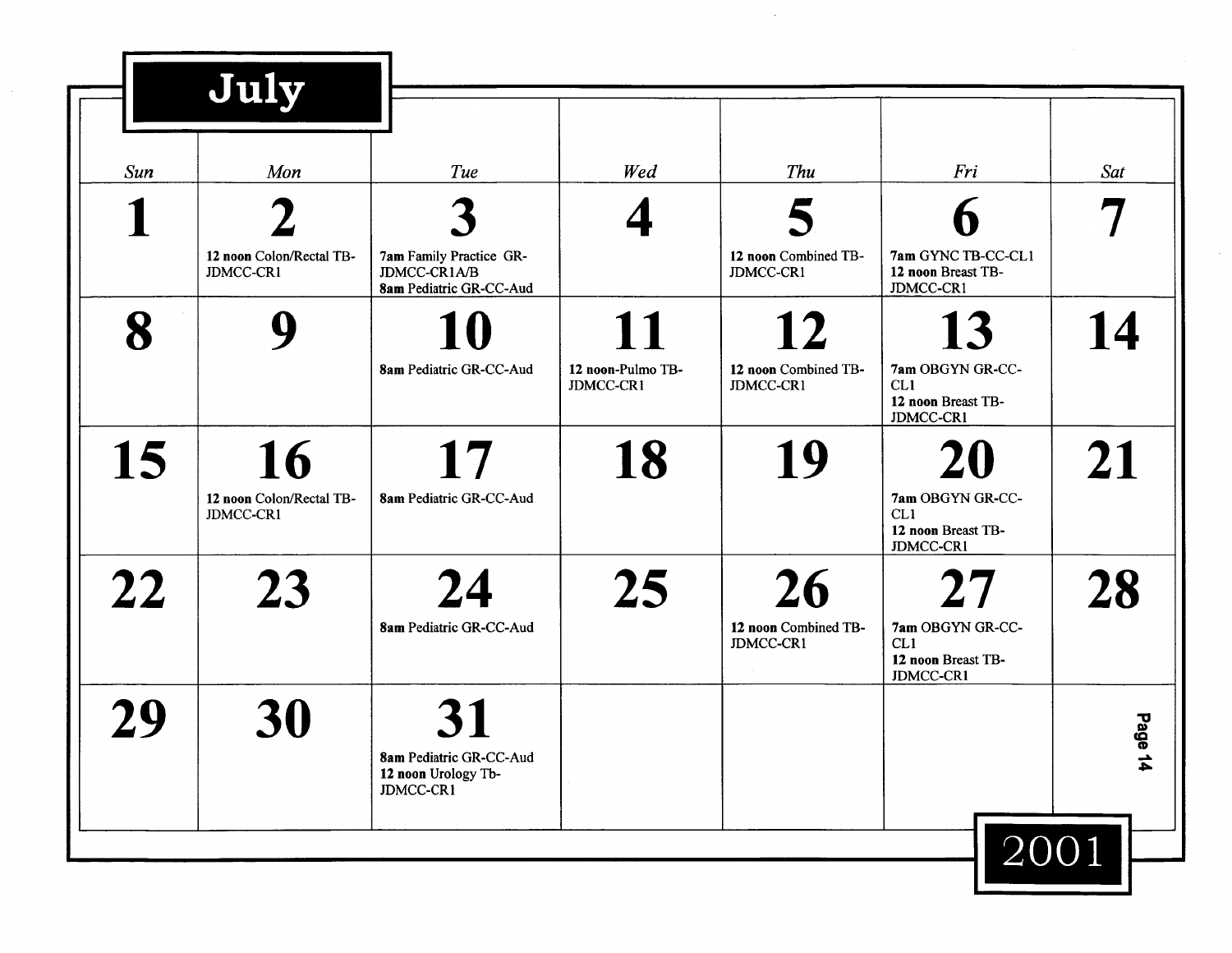

Page 15

# LAB-LINK

Information And Advice About Our Laboratory

Effective June 1, 2001

# DIC PROFILE CHANGE

| <b>Current DIC Profile</b><br><i><b>Includes</b></i> | <b>New DIC Profile</b><br><b>Includes</b><br>(order code DIC) | <b>Normal Range</b> | <b>CPT Codes</b> |
|------------------------------------------------------|---------------------------------------------------------------|---------------------|------------------|
| <b>Prothrombin Time</b>                              |                                                               |                     |                  |
| Partial Thromboplastin<br><b>Test, Activated</b>     |                                                               |                     |                  |
| <b>Thrombin Time</b>                                 |                                                               |                     |                  |
| Fibrinogen                                           | Fibrinogen                                                    | 150-400 mg/dL       | 85384            |
| D-dimer                                              | D-dimer                                                       | <0.50 mg/mL FEU     | 85379            |
| <b>Platelet Count</b>                                | <b>Platelet count</b>                                         | 150-400 cu mm       | 85595            |

Specimen Reguirements

- One full 4.5 ml or two full 2.7 ml (pediatric) blue top (Sodium Citrate) tube(s) AND
- One lavender (EDTA) tube

If you have any questions, please call Dolores Benner (610-402-8177) or Customer Care Call Center at 610-402-8170.

HNL will seek reimbursement from Medicare, Medicaid, and other federally funded programs. Ordering profiles may result in the ordering of tests for which federally funded health care programs may deny payment. When all of the tests in a profile are not medicaid necessary (supported by a diagnosis and/or ICD-9 code), you should only order those individual tests which are medically necessary for the particular patient.